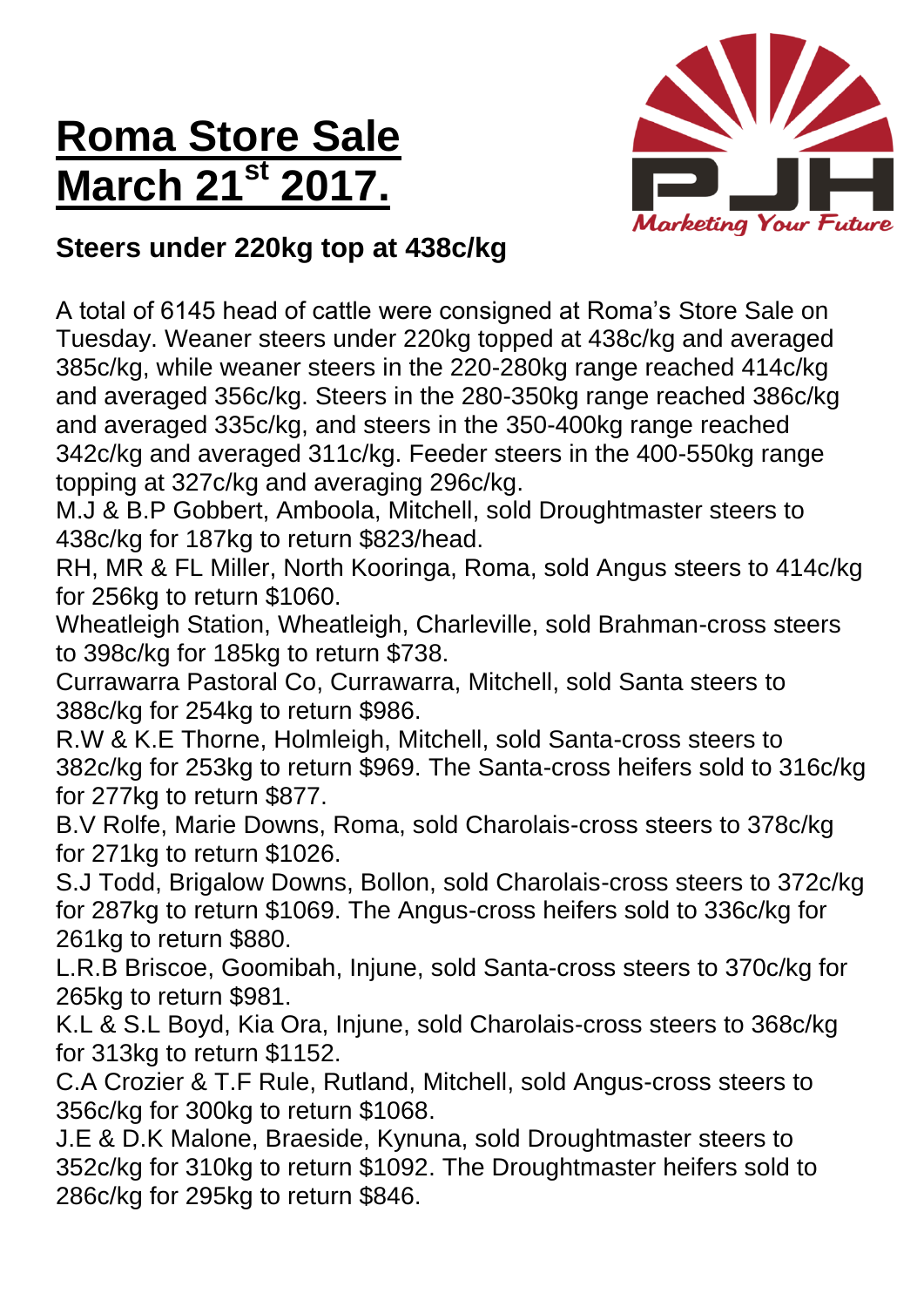B.M & N.D Bauer, Arlington, Augathella, sold Angus-cross steers to 350c/kg for 254kg to return \$890. The Charolais-cross heifers sold to 326c/kg for 328kg to return \$1071.

Supawick PTY LTD, Ascot Downs, Barcaldine, sold Charolais steers to 330c/kg for 353kg to return \$1168.

Summer Hill Grazing Co, Summer Hill, Ilfracombe, sold Droughtmaster steers to 326c/kg for 351kg to return \$1146.

Golden Grazing PTY LTD, Pembroke, Weribone, sold Hereford-cross steers to 314c/kg for 383kg to return \$1205.

Heifers under 220kg topped at 378c/kg and averaged 335c/kg, while heifers in the 220 – 280kg range topped at 352c/kg and averaged 316c/kg. Heifers in the 280-350kg range topped at 326c/kg, averaging 304c/kg. Heifers in the 350-450kg range topped at 314c/kg and averaged 267c/kg.

Wallockatoo Pastoral Co, Wallockatoo, Wandoan, sold Santa heifers to 352c/kg for 276kg to return \$973.

D. Cameron, Nive Downs, Charleville, sold Charolais-cross heifers to 342c/kg for 195kg to return \$670.

A.M & N Swan, Springtime, Wallumbilla, sold Droughtmaster heifers to 324c/kg for 291kg to return \$944.

K.C Donohoe & Sons, Nevasa, Wandoan, sold Droughtmaster-cross heifers to 318c/kg for 302kg to return \$962.

Gingie Pastoral Co, Oak Park Station, Charleville, sold Brangus-cross heifers to 304c/kg for 247kg to return \$752.

Wellwater Pastoral Co, Wellwater, Tambo, sold Santa heifers to 294c/kg for 375kg to return \$1103.

Cows in the 300 – 400kg sold to 227c/kg and averaged 195c/kg, while cows in the 400 – 500kg topped at 263c/kg and averaged 224c/kg. Cows over 500kg reached 249c/kg, averaging 229c/kg.

Wellwater Pastoral Co, Wellwater, Tambo, sold Santa-cross cows to 236c/kg for 634kg to return \$1498.

A.M & N Swan, Springtime, Wallumbilla, sold Droughtmaster cows to 234c/kg for 565kg to return \$1324.

Cows and Calves topped at \$1,840/unit, averaging \$1,438/unit.

B & F Hartnell, Nullawurt, Roma, sold Droughtmaster Cows & Calves for \$1840/unit.

Bulls up to 400kg reached 398c/kg and averaged 288c/kg.

# *PJH sell 4 th position next week.*